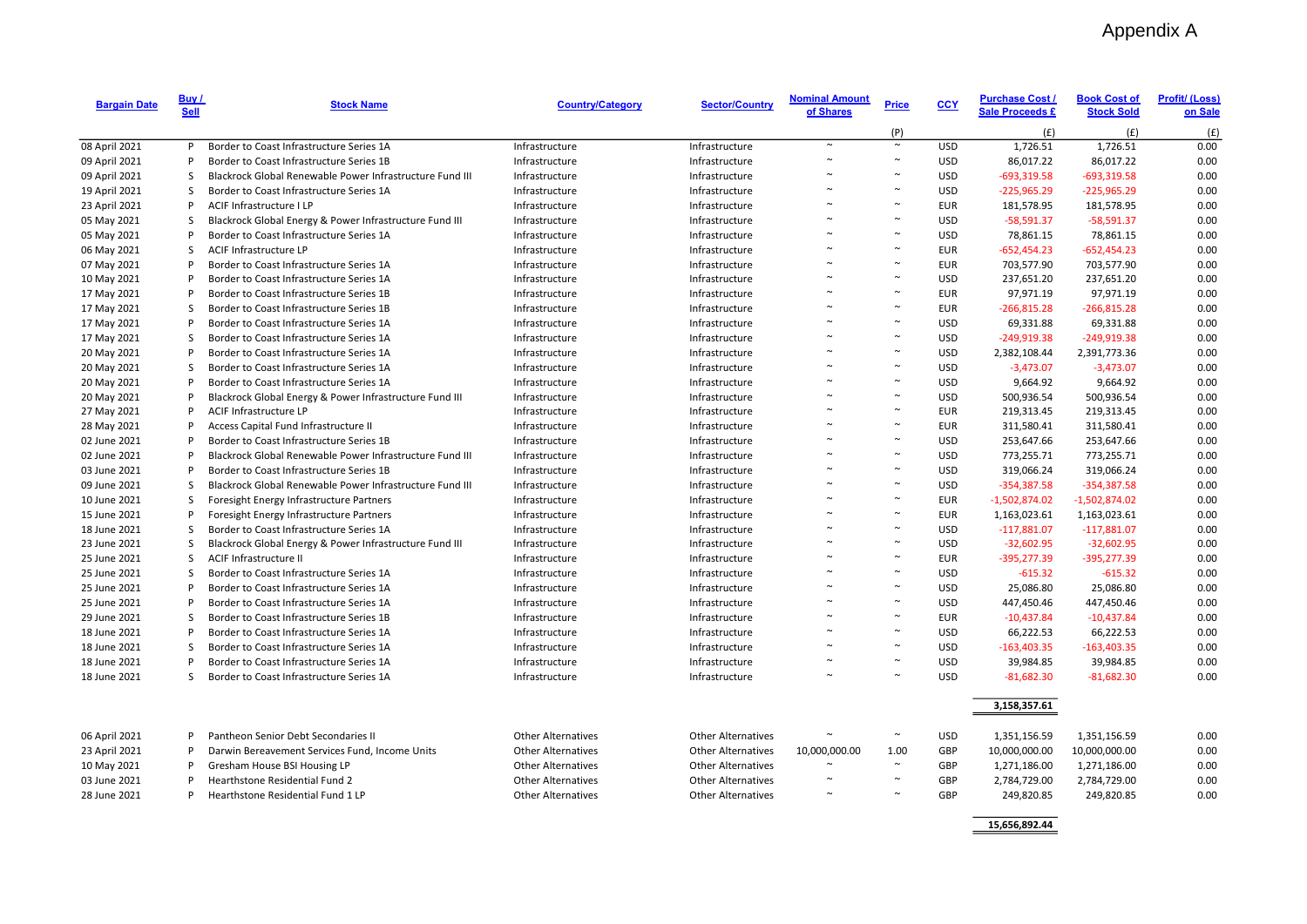| 12 May 2021   | S  | Europe ex UK ESG Screened Index Equity Sub-Fund          | <b>Overseas Equities</b> | Europe                    | $-12,377,162.21$ | 7.70   | GBP        | -95,245,976.33    | -78,619,243.49    | 16,626,732.84 |
|---------------|----|----------------------------------------------------------|--------------------------|---------------------------|------------------|--------|------------|-------------------|-------------------|---------------|
| 12 May 2021   | S. | Europe ex UK ESG Screened Index Equity Sub-Fund          | <b>Overseas Equities</b> | Europe                    | $-19,590.49$     | 7.70   | GBP        | $-150,754.67$     | $-124,437.99$     | 26,316.68     |
|               |    |                                                          |                          |                           |                  |        |            |                   |                   |               |
|               |    |                                                          |                          |                           |                  |        |            |                   |                   |               |
|               |    |                                                          |                          |                           |                  |        |            | -95,396,731.00    |                   |               |
|               |    |                                                          |                          |                           |                  |        |            |                   |                   |               |
| 21 April 2021 | S  | North America ESG Screened Index Equity Sub-Fund         | <b>Overseas Equities</b> | North America             | $-9,576,501.11$  | 13.18  | GBP        | -126,189,555.07   | $-87,731,136.40$  | 38,458,418.67 |
| 21 April 2021 | S  | North America ESG Screened Index Equity Sub-Fund         | Overseas Equities        | North America             | $-27,020.11$     | 13.18  | GBP        | $-356,043.93$     | -247,533.47       | 108,510.46    |
| 12 May 2021   | S  | North America ESG Screened Index Equity Sub-Fund         | <b>Overseas Equities</b> | North America             | $-12,223,329.20$ | 12.65  | GBP        | -154,600,667.68   | $-111,978,952.35$ | 42,621,715.33 |
| 12 May 2021   | S  | North America ESG Screened Index Equity Sub-Fund         | <b>Overseas Equities</b> | North America             | $-205.67$        | 12.65  | GBP        | $-2,601.32$       | $-1,884.16$       | 717.16        |
| 19 May 2021   | S  | North America ESG Screened Index Equity Sub-Fund         | Overseas Equities        | North America             | $-12,288,983.99$ | 12.78  | GBP        | $-157,053,215.33$ | $-112,580,421.42$ | 44,472,793.91 |
| 19 May 2021   | S. | North America ESG Screened Index Equity Sub-Fund         | <b>Overseas Equities</b> | North America             | $-230,559.79$    | 12.78  | GBP        | $-2,946,784.67$   | $-2,112,177.73$   | 834,606.94    |
|               |    |                                                          |                          |                           |                  |        |            |                   |                   |               |
|               |    |                                                          |                          |                           |                  |        |            | -441,148,868.00   |                   |               |
|               |    |                                                          |                          |                           |                  |        |            |                   |                   |               |
| 21 April 2021 | P  | Border to Coast Overseas Dev Markets Equity Fund         | Overseas Equities        | Overseas Developed        | 182,627,835.44   | 136.74 | GBP        | 250,000,000.00    | 250,000,000.00    | 0.00          |
| 12 May 2021   | P  | Border to Coast Overseas Dev Markets Equity Fund         | <b>Overseas Equities</b> | Overseas Developed        | 186,771,174.06   | 133.76 | GBP        | 250,000,000.00    | 250,000,000.00    | 0.00          |
| 19 May 2021   | P  | Border to Coast Overseas Dev Markets Equity Fund         | <b>Overseas Equities</b> | Overseas Developed        | 118,766,584.97   | 134.57 | GBP        | 160,000,000.00    | 160,000,000.00    | 0.00          |
| 19 May 2021   | P  | Border to Coast Emerging Markets Equity Fund             | <b>Overseas Equities</b> | Overseas Developed        | 41,877,301.47    | 119.17 | GBP        | 50,000,000.00     | 50,000,000.00     | 0.00          |
| 26 May 2021   | P  | Border to Coast Emerging Markets Equity Fund             | <b>Overseas Equities</b> | <b>Overseas Developed</b> | 40,915,946.68    | 121.97 | GBP        | 50,000,000.00     | 50,000,000.00     | 0.00          |
| 09 June 2021  | P  | Border to Coast Emerging Markets Equity Fund             | <b>Overseas Equities</b> | Overseas Developed        | 40,386,161.82    | 123.57 | GBP        | 50,000,000.00     | 50,000,000.00     | 0.00          |
| 16 June 2021  | P  | Border to Coast Emerging Markets Equity Fund             | <b>Overseas Equities</b> | Overseas Developed        | 40,570,018.83    | 123.01 | GBP        | 50,000,000.00     | 50,000,000.00     | 0.00          |
|               |    |                                                          |                          |                           |                  |        |            |                   |                   |               |
|               |    |                                                          |                          |                           |                  |        |            | 860,000,000.00    |                   |               |
|               |    |                                                          |                          |                           |                  |        |            |                   |                   |               |
| 21 April 2021 | S  | Asia Pacific ex Japan ESG Screened Index Equity Sub-Fund | Overseas Equities        | Pacific Basin             | $-18,431,515.36$ | 6.69   | GBP        | $-123,277,347.32$ | $-88,177,649.94$  | 35,099,697.38 |
| 21 April 2021 | S. | Asia Pacific ex Japan ESG Screened Index Equity Sub-Fund | <b>Overseas Equities</b> | Pacific Basin             | $-26,429.47$     | 6.70   | GBP        | $-177,053.68$     | $-126,440.43$     | 50,613.25     |
|               |    |                                                          |                          |                           |                  |        |            |                   |                   |               |
|               |    |                                                          |                          |                           |                  |        |            | $-123,454,401.00$ |                   |               |
|               |    |                                                          |                          |                           |                  |        |            |                   |                   |               |
| 07 April 2021 | P  | Border to Coast Private Equity Series 1A                 | <b>Private Equity</b>    | Private Equity            |                  |        | <b>USD</b> | 745,194.81        | 745,194.81        | 0.00          |
| 07 April 2021 | P  | Capital Growth Opportunities Global III                  | <b>Private Equity</b>    | Private Equity            | 8,861.32         | $\sim$ | <b>EUR</b> | 1,037,523.78      | 1,037,523.78      | 0.00          |
| 09 April 2021 | P  | Border to Coast Private Equity Series 1B                 | <b>Private Equity</b>    | Private Equity            |                  | $\sim$ | <b>USD</b> | 234,388.04        | 234,388.04        | 0.00          |
| 09 April 2021 | S  | Border to Coast Private Equity Series 1B                 | Private Equity           | <b>Private Equity</b>     |                  | $\sim$ | <b>USD</b> | $-184,918.05$     | $-184,918.05$     | 0.00          |
| 14 April 2021 | P  | <b>Blackrock Private Opportunities IV</b>                | Private Equity           | <b>Private Equity</b>     |                  | $\sim$ | <b>USD</b> | 1,556,733.44      | 1,556,733.44      | 0.00          |
| 19 April 2021 | P  | Border to Coast Private Equity Series 1A                 | <b>Private Equity</b>    | Private Equity            | $\sim$           | $\sim$ | <b>USD</b> | 775,838.14        | 775,838.14        | 0.00          |
|               | P  |                                                          |                          |                           |                  | $\sim$ |            |                   |                   |               |
| 21 April 2021 |    | Crown Co-Investment Opportunities III                    | Private Equity           | <b>Private Equity</b>     | 3,300.00         |        | <b>USD</b> | 238,974.58        | 238,974.58        | 0.00          |
| 22 April 2021 | P  | Border to Coast Private Equity Series 1A                 | <b>Private Equity</b>    | <b>Private Equity</b>     | $\sim$           | $\sim$ | <b>USD</b> | 129,354.71        | 129,354.71        | 0.00          |
| 26 April 2021 | P  | Border to Coast Private Equity Series 1A                 | <b>Private Equity</b>    | <b>Private Equity</b>     |                  |        | <b>USD</b> | 121,945.30        | 121,945.30        | 0.00          |
| 29 April 2021 | P  | Border to Coast Private Equity Series 1A                 | <b>Private Equity</b>    | Private Equity            |                  | $\sim$ | <b>USD</b> | 56,371.63         | 56,371.63         | 0.00          |
| 30 April 2021 | P  | Border to Coast Private Equity Series 1A                 | Private Equity           | <b>Private Equity</b>     | $\sim$           | $\sim$ | <b>USD</b> | 978,884.86        | 978,884.86        | 0.00          |
| 04 May 2021   | P  | Access Capital Co-Investment Fund Buy-Out Europe II      | <b>Private Equity</b>    | <b>Private Equity</b>     | $\sim$           | $\sim$ | <b>EUR</b> | 1,660,628.02      | 1,660,628.02      | 0.00          |
| 04 May 2021   | P  | Unigestion Direct II - Asia                              | <b>Private Equity</b>    | Private Equity            | $\sim$           | $\sim$ | <b>EUR</b> | 17,913.23         | 17,913.23         | 0.00          |
| 04 May 2021   | P  | Unigestion Direct II - Europe                            | <b>Private Equity</b>    | Private Equity            | $\sim$           | $\sim$ | <b>EUR</b> | 647,308.29        | 647,308.29        | 0.00          |
| 04 May 2021   | S  | Unigestion Direct II - Europe                            | <b>Private Equity</b>    | <b>Private Equity</b>     | $\tilde{ }$      | $\sim$ | <b>EUR</b> | -173,919.87       | $-173,919.87$     | 0.00          |
| 04 May 2021   | P  | Unigestion Direct II - North America                     | <b>Private Equity</b>    | <b>Private Equity</b>     |                  | $\sim$ | <b>EUR</b> | 2,202,528.80      | 2,202,528.80      | 0.00          |
| 04 May 2021   | S  | Unigestion Direct II - North America                     | <b>Private Equity</b>    | Private Equity            | $\tilde{ }$      | $\sim$ | <b>EUR</b> | $-155,988.61$     | $-155,988.61$     | 0.00          |
| 05 May 2021   | P  | Border to Coast Private Equity Series 1C                 | <b>Private Equity</b>    | Private Equity            |                  |        | <b>USD</b> | 242,462.04        | 242,462.04        | 0.00          |
| 06 May 2021   | P  | Border to Coast Private Equity Series 1B                 | <b>Private Equity</b>    | Private Equity            | $\sim$           | $\sim$ | <b>EUR</b> | 347,836.44        | 347,836.44        | 0.00          |
| 07 May 2021   | S. | Access Capital Fund VIII Buy-Out Europe                  | <b>Private Equity</b>    | Private Equity            | $\sim$           | $\sim$ | <b>EUR</b> | $-256,497.95$     | $-256,497.95$     | 0.00          |
|               |    |                                                          |                          |                           |                  |        |            |                   |                   |               |